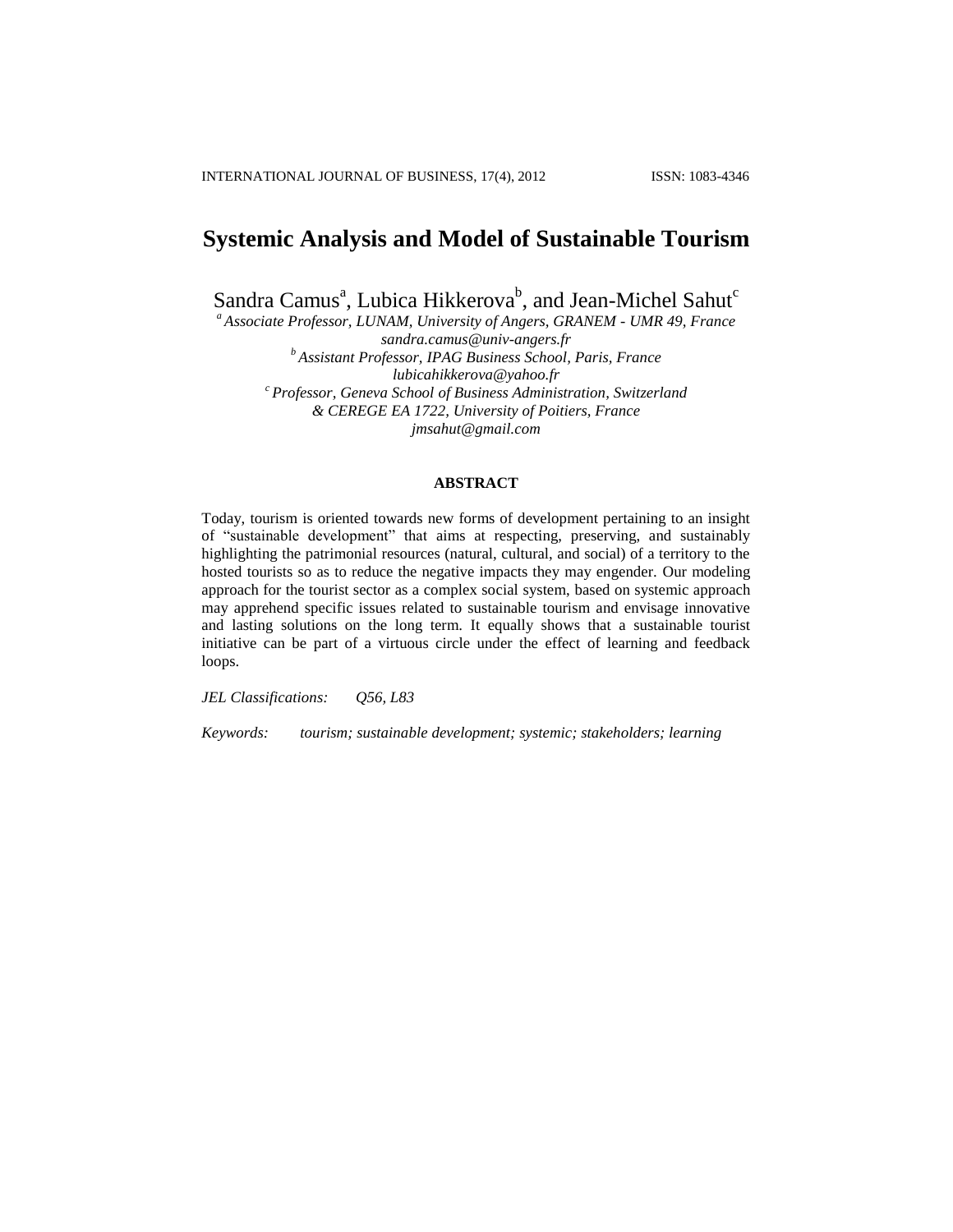# **I. INTRODUCTION**

Tourism involves crucial economic issues (created wealth, generated jobs, and collected currencies<sup>1</sup>), but it is also considered as the source of several problems regarding sustainable development. The present tourism problematic consists in succeeding in preserving the environment as well as heritage and cultural diversity. In addition, tourism is chiefly benefiting the developed economies. For instance, Africa accounted for only 4.4% of international tourist arrivals and 2.8% of revenues in 2005 and this situation has only slightly improved in recent years<sup>2</sup>. These observations should encourage States, citizens and companies to question the legitimacy of tourism because even if the preservation of heritage and cultural diversity are insured, the ecological impact remains significant. This impact is generally measured through two indicators: the greenhouse gas (GHG) emissions and environmental footprint.

The countries' public policies may define procedures to reduce the GHG and the environmental footprint, but this requires a global agreement that has to be reached between all the countries around the world to have a real effect. The conferences held in Copenhagen (2009) and Durban (2011) on Climate Change have shown the difficulties in defining a comprehensive agreement between most countries to limit greenhouse gas emissions.

This awareness of the risks associated with tourism is beginning to emerge within the companies. Nowadays, some firms incorporate into their strategy sustainable development through its three pillars: economic, social, and environmental. This integration does not fundamentally alter their purposes but it adds a number of constraints on how to make profit (respecting the future generations) and to redistribute it (between employees and shareholders).

The voluntary adoption of additional constraints, related to sustainable development and ungovernable by the regulations or standards of an industry shows that the company promotes some values. But the question that arises is to identify whether it is a real commitment of the firm or a "marketing" approach aimed at stakeholders? Indeed, the company can make use of sustainable development to appeal to consumers (e.g. fair trade) providing that they further incorporate this criterion in their decision making. This type of argument can also be targeted to current and potential employees (e.g. charter on the integration of disabled workers), shareholders (e.g. sustainable development is reflected in the search for long-term performance and then it proves that short-term results are lower than investors' expectations), public authorities (e.g. to win invitations to tenders), etc.

For instance, we can mention many innovative actions of private actors:

 "Nouvelles Frontières" acts in favour of local populations (school building) and the preservation of diving sites. It has partnered with WWF and it has a charter of good practices.

 "Costa Cruises" (American Carnival Group) is in accordance with the different standards below: ISO 14001, OHSAS, ISO 18001, ISO 9001.

 "Voyageurs du Monde" compensates for the environmental cost of airplane travels. The Carbon tax which originally started in 2007 by voluntary service became automatically included in the tickets' price in 2008 because of the customers' lack of enthusiasm. Thus, the company has collected 70,000€ which will be used in reforestation projects in Madagascar and Cambodia<sup>3</sup>.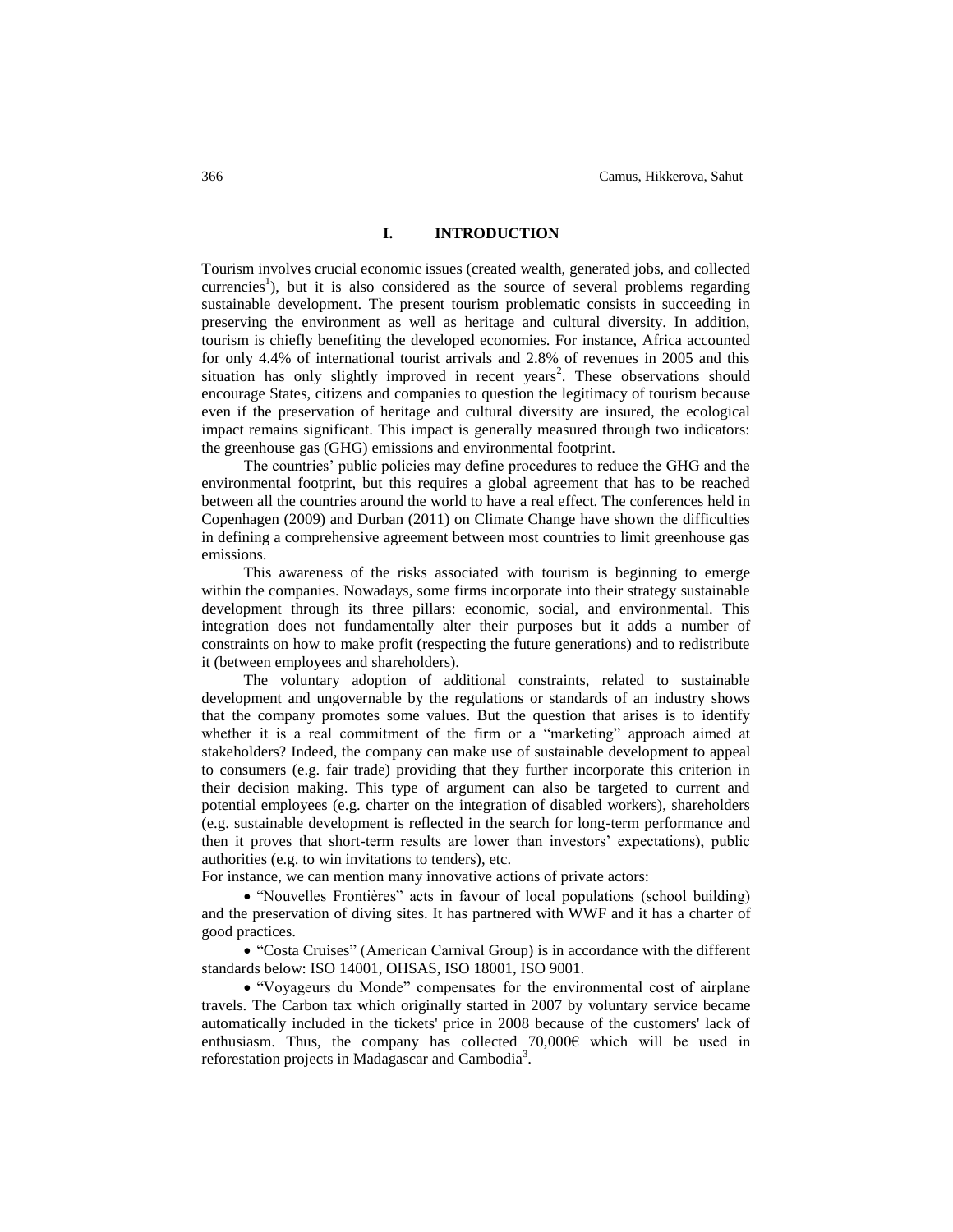These experiments show that on the one hand, it is possible to reconcile between tourism and sustainable development practices. On the other hand, there is a need to handle the overall problematic of sustainable development, that's to say by integrating all stakeholders (firms, citizens, customers, governments, etc...) and their interaction to have a real impact. This is especially due to the fact that some agents have a dual rule, such as customers who are both citizens and tourists.

In this study, we are making use of a systemic approach to show how tourism can successfully integrate principles of sustainable development in an industry which is said to be relatively remote. The systemic analysis is more advantageous in providing the theoretical framework which enables us to examine the tourism industry as a complex social system and therefore, to understand the specific issues related to sustainable development. In fact, the tourism industry is akin to a complex structure because it is composed of multiple components (companies, tourism offices, local authorities, etc.) that are involved in all sorts of mutual interactions and in connection with their environment. Despite the difficulties of individual identification, these elements can, however, be depicted on a more global level, that is the sector. The use of the systemic analysis allows this transition from the local to the global and how to better understand the process of organization and interaction of these elements in a complex system. It explains why and how the elements whose composition is so varied manage to keep a high degree of organization at a global level. The practical objective is to help stakeholders in the tourism industry to better coordinate their activities and devise innovative solutions to meet the challenges of their industry in terms of sustainable development.

First, we suggest displaying the sources of capital for sustainable development and therefore difficulties to succeed in reconciling the tourist activity and sustainable development objectives. Nevertheless, the first part will be also used to show the social, environmental and even strategic interest in acting for a sustainable tourism. Second, we present the principles of the systemic approach and show how it is possible to promote the adequacy of sustainable development to the structure of the tourist system on the one hand, and the sustainable development to the function of the tourist system on the other hand. Our analyses will permit us to synthetically explain how the principles of sustainable development can be integrated in the complex system of the tourism industry.

## **II. SUSTAINABLE TOURISM?**

Intuitively, it is easy to be skeptical about the power of the industry of tourism to encompass the overall principles of sustainable development (Hunter, 1997; Tao and Wall, 2009; Castellani and Sala, 2010). Tourism integrates some strategic and marketing considerations which marginalize reflections on environment protection and further neglect social and environmental preoccupation over the long term. Nonetheless, the position of sustainable development in the tourism industry is likely to be reinforced thanks to the political and media interests and an increasing awareness of the tourists themselves.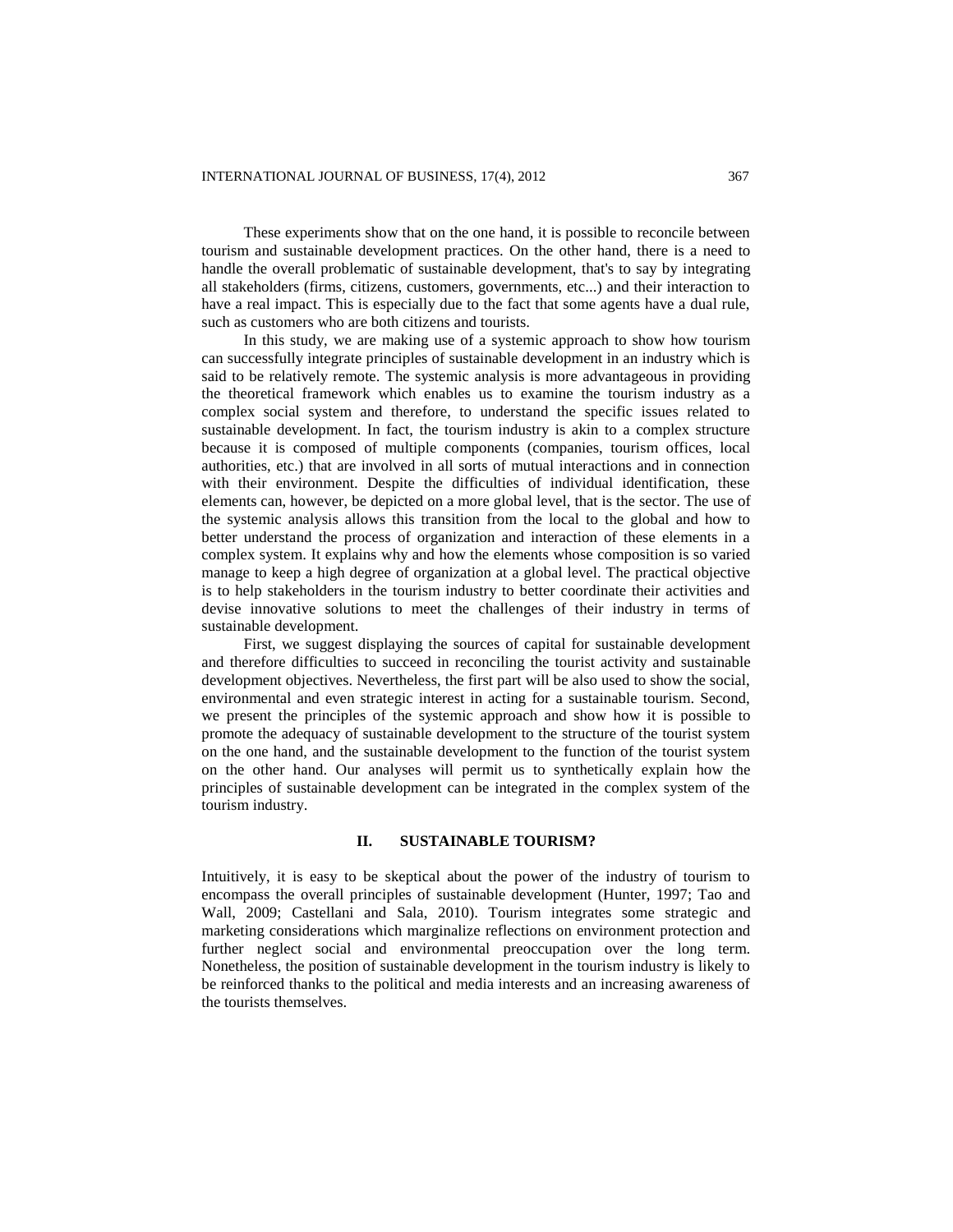# **A. The Pillars of Sustainable Development**

Sustainable development is a recent expression resulting from the interest with which the present generations are thinking about the next generations. Time is omnipresent. According to Bruntland report (the name Gro Harlem Bruntland, a Norwegian president of the 1987 committee which elaborated the "Our future for all" report. It is a development that aims at meeting the present needs without compromising the ability of the future generations to meet their own needs. As far as territorial development is concerned, it implies a consideration of long term effects of recycling abandoned spaces and renovating the debased areas.

In general, the concept of sustainable development is the establishment of a non temporary equilibrium between natural resources and human beings' use of them. There are three levels of concern: economic, environmental and social. Sustainable development includes a group of capitals (air, water, welfare, culture, nature, money, etc.) which are all equally important.

The objective of sustainable development is to successfully reconcile between economic growth, respect of the environment and social progress.

Economically, sustainable development pursues progress, a successful globalization that promotes cooperation between firms, institutions and public authorities. An efficient economy abandons the use of unsustainable production methods. The principle of polluter/payer is a case in point.

In so far as the environment is concerned, the objective is to preserve the natural environment by reducing greenhouse gas emissions, pollution of air and water through recycling, and making every effort to avoid the extinction of plant and animal species, deforestation, desertification and the weakening of natural resources. For instance, Marriott International has signed an agreement of approximately \$2 million with the Brazilian Amazonas in order to protect and preserve 1.4 acres of rainforest that may probably disappear in Amazon.

At the social level, sustainable development has an objective which is to succeed in feeding and providing water and labor for the coming generations especially that the population of the Earth will grow to ten billion people in 2050. Sustainable development aims at reducing inequalities between the North and the South. It is also founded on principles like union and equity for the present and the future generations in order to bring about a large-scale improvement in the welfare of each person in terms of health, education, and well-being. Moreover, sustainable development has a goal of preserving local traditions and authenticity while promoting the development of populations.

#### **B. Tourism Versus Sustainable Development**

If within few decades, the average standard of living of an individual largely increases, social inequalities and environmental imbalances will equally become reinforced.

The economic development has contributed to the disruption of the ecosystem and the destruction of a valuable asset for future generations. Tourism, as such generates a consumption of power (in transport, accommodation and entertainment) and a consumption of "geographical territories" sources of pollution (waste, wastewater, noise and physical pollution). Tourism is not basically economical on natural resources.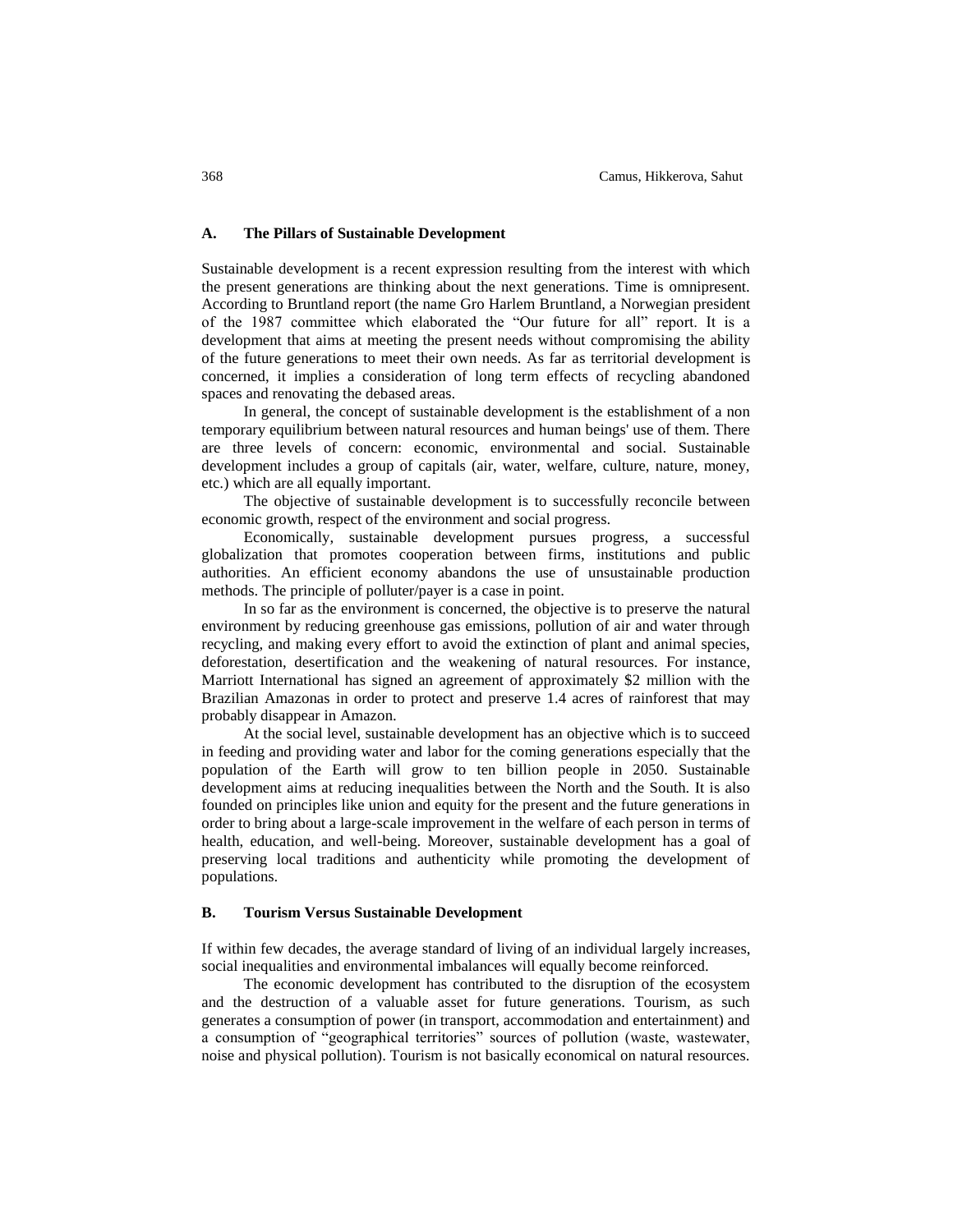Traveling, which is an essential activity for tourism is a major source of greenhouse gas emissions (kerosene, gasoline, fuel oil). The environmental consequences of a given tourist activity depend on its objectives. The preserved national parks rely essentially on respecting fauna and flora, an equilibrium between the park's economic activity, the visitors' enjoyment, and the respect of landscape and wildlife. But amusement parks seek primarily how to provide entertainment and excitement for tourists at a cost of power and natural resources that exceeds the ecological limits. Las Vegas is often referred to for its staggering consumption of water and electrical energy. While 1.6 billion people are deprived from drinkable water, 1000 liters of water per person, per day are consumed at Las Vegas (three quarters of the cost of water being due to gardens and golf courses)<sup>4</sup>. In terms of electricity, while an American already consumes 10kWh annually, a resident at Las Vegas consumes twice that amount<sup>5</sup>. These places of entertainment are created by investors who are merely motivated by their high profitability (Tao and Wall, 2009) before being aware of sustainable development.

The "pollution" level depends not only on the aims of the tourism activity, but it also depends on the objective chosen by tourists. While seaside sites seek above all to make tourists enjoy natural and wild landscapes without "over consumption" of the resort (Tartary Natural Reserve beach in Martinique, the beaches of protected sites in the archipelago of Guadeloupe: Marie-Galante). Other seaside resorts have been established as an object of consumption the Balearics, the Canary Islands and the Isle of Djerba.

Several hosting societies consider tourism as an assault. For example, in the low season, Ré Isle lists a population of about 18,000 inhabitants, while in high season this population may be ten times higher. This tourist activity has long term social and economic effects. Thus, over the past two decades, real estate prices have reached such a peak that even average-income residents have been subject to the solidarity tax on wealth (ISF)<sup>5</sup> because of the soaring value of their heritage. Most of them decided to sell their property and leave the island.

# **C. Sustainable Tourism Solutions**

Despite the difficulties to reconcile between tourism and sustainable development, sustainable tourism is a major issue in politics and is allocated much concern. Sustainable development as an issue in the tourism industry has become of an international significance since the 1992 Rio Conference, where approximately 200 countries adopted the 21 Agenda. This program of actions involves specifically the industry of tourism and travels. The hosting country has to guarantee a harmonious economic development, a contribution to the local population's well-being, and a sustainable preservation of the diversity of local fauna and flora. Local communities invest in environmental tourist solutions. Thus, tramways, electric or hybrid public transport and bike paths are developing in many cities.

Furthermore, sustainable development is being more and more markedly required by tourists. Recently, there has been a strong demand for sustainable and environmental tourism. The ecological discourse and actions make part of consumer expectations. Germanic and Northern European countries are considered as the most sensitive to the environmental cause (for example, Germany, Switzerland, Austria, Denmark, and Sweden) (Guillon, 2004). Citizens of these countries are considered the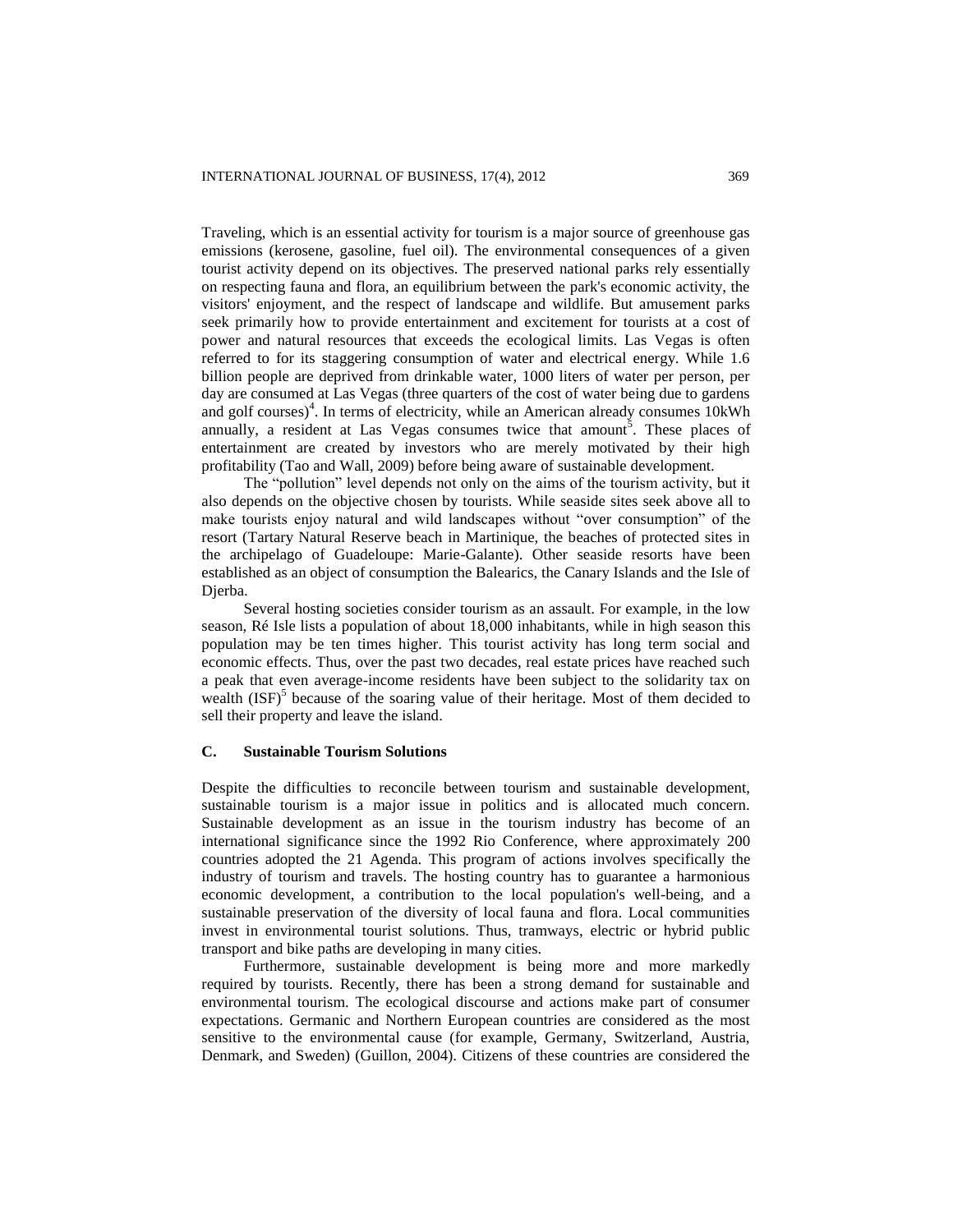most willing people to change their practices in tourism in order to improve the environment situation. However, in English-speaking countries where they stress the environmental requirement, it is not really obvious, but it is in progress. In France, stays in farm inns, lodgings, caravan, bicycle, or walk up are increasing every year. It is the same for ethical and socially responsible tourism. Traveling to a developing country to build a school or water well is becoming an increasingly common tourist activity. The reconciliation between travel and social action enables tourists to make stronger links with the local populations. This participatory and national approach highlights sustainable tourism and can be applied as the foundation of a sustainable tourism project that may satisfy all expectations.

Given the difficult task of reconciling between tourism and sustainable development as well as political and national ambitions to change the styles and types of production and consumption, we shall find a very useful form of governance and organization that fosters the incorporation of sustainable development in tourism. Systemic analysis is likely an appropriate solution for the complex world of tourism.

#### **II. SYSTEMIC ANALYSIS AND MODEL OF SUSTAINABLE TOURISM**

The systemic analysis is endowed by structural and functional aspects that perceive of the tourism industry as a complex set of internal and external interactions in order to accomplish predefined objectives. In order to make this tourist organization work in tune with a sustainable development policy, systemic analysis requires reconciliation between sustainable development concerns and structural and functional aspects of the tourist system.

#### **A. The General System**

The complex system is the product of a conjunction between two paradigms: the paradigm cybernetics (contingency) and the structural paradigm (integration of the internal functioning of the system).

According to Rosnay (1975), "a system is a set of elements in dynamic interaction, organized according to a goal". In addition, Morin (1986) considers that "a system works and undergoes transformations within an environment related to its objectives". This definition of systems is devised by a formalization of the canonical form of Le Moigne's (1990) general system.

A system is structured into four parts (de Rosnay, 1975):

• Countable and more or less homogeneous items (that's to say, assembled in groups, families or populations). For a seaside resort, these include the inhabitants of the city, the staff of companies working nearby the seaside, local authorities, institutions (such as coastal observatory), organizations, etc.

 A limit, which defines the boundary between all elements and the environment (Pollalis and Dimitriou, 2008). This limit is somewhat blurred, moving and more or less permeable regarding tourism as a social system (Ko, 2005). Indeed, when we find an interesting tourist site, the frontier is not easily defined. In the case of the seaside, we wonder whether it is a city, a region, in France (because the system includes the national observatory of coasts), or Europe (since parliament and the European Council determine the management strategy for the coastal regions of Europe<sup>7</sup>)?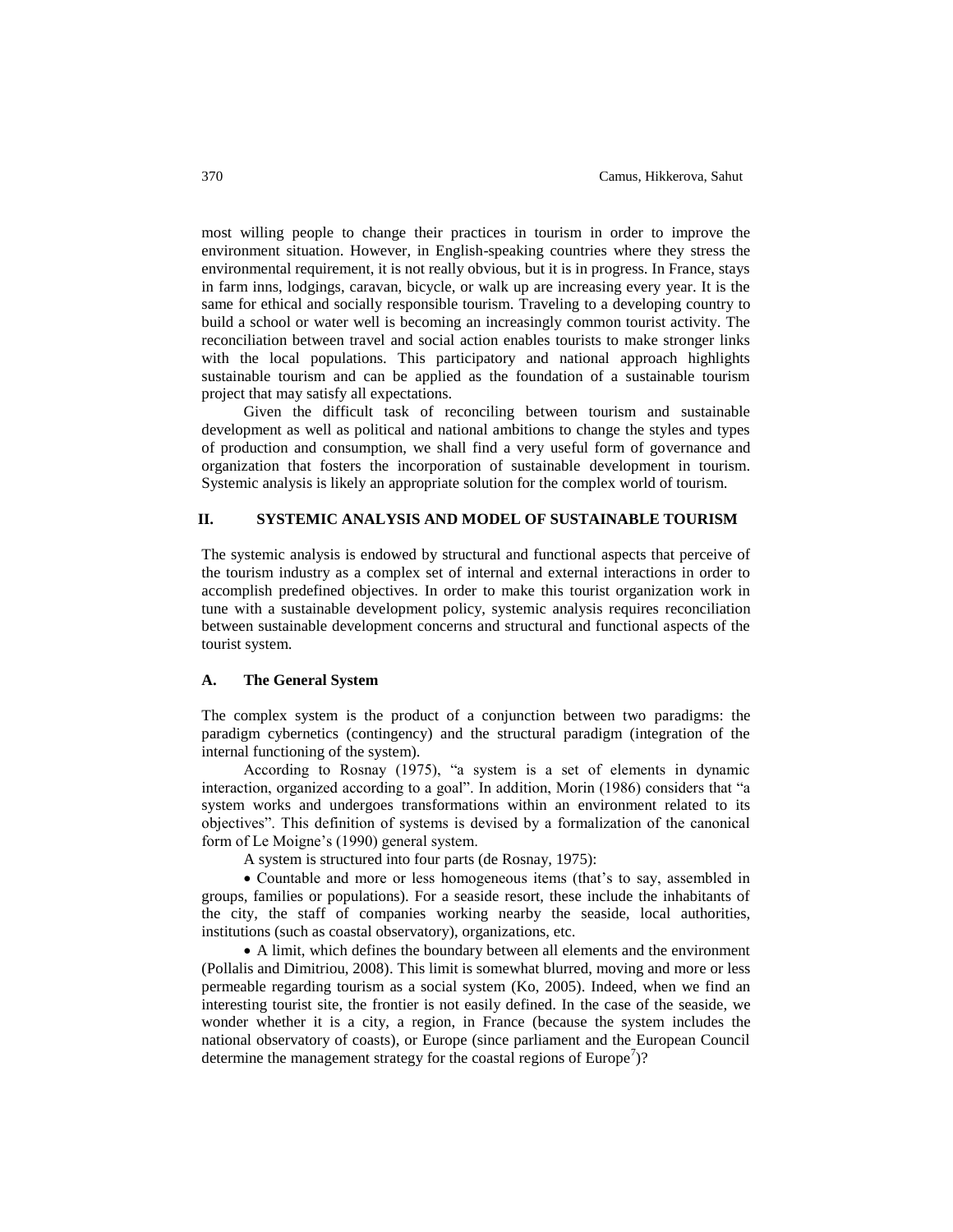• Networks relationship between system components. The more there are interrelationships, the better the organization and the complexity. These relationships rest mostly on physical communication networks that provide exchanges of materials, electricity or information through roads, canals, electric conductors, phone wires, fiber optic etc.,

 Tanks used to stock power, materials or information (reservoirs of the atmosphere or capital reserve of knowledge, media memory, library, gas tank, etc.)

At the operational level, a system is characterized by four elements:

 Material flows, energy or information, which use networks of relationships. Material and power flows can increase or lower the level of tank level. While information flows act as a decision basis, they affect other types of flows to adjust tank levels,

 Decision centers, which shape the network of relationships, that's to say, they coordinate and manage the stocks.

 Delays resulting from different rates of flow movement, storage capacity in reservoirs, or friction between the elements of the system. They are a fundamental feature of the behavior of complex systems through amplifying or preventing the appearance of some phenomena.

 Feedback loops provide information on the coming impacts after the flow enters. Thus, the decision centers can have quick information about the general state of the system and anticipate its evolution.

From a structural and functional point of view, this definition shows that the tourism industry, tourist resorts, and tourist firms belong to open complex systems (with intense material and information exchanges with their environment) (Ko, 2005). It is very useful to understand how tourism can successfully incorporate sustainable development principles. It highlights especially the possible reconciliation between sustainable development and the structure of the tourism system as well as between sustainable development and the function of the tourist system.

#### **B. Tourism Structure for a Sustainable Development Model**

The adequacy between sustainable development and the structure of the tourist system is questioned because of the need to determine the extent to which sustainable development can be incorporated in the following tourism constituents: its frontier, its uncountable and interrelated elements and its reservoir (energy, material and information).

Considering a tourist site as a complex social system confirms that the development of a given tourist site does not result from a simple market process. In fact, the evolution of a tourist site is the product of agreements between several actors, a subtle interplay of individual and group stakeholders' issues. For instance ski resort competitiveness depends on the interaction of different actors in the tourist system: the valley firms, local authorities and the inhabitants of the valley (who diverge among themselves between those who benefit from the ski resort as they practice skiing, work in the ski resort or otherwise benefit from the built infrastructures and those who are disturbed by the additional traffic caused by the resort). These actors look for personal interests, which are often paradoxical like maximizing profit for companies and utility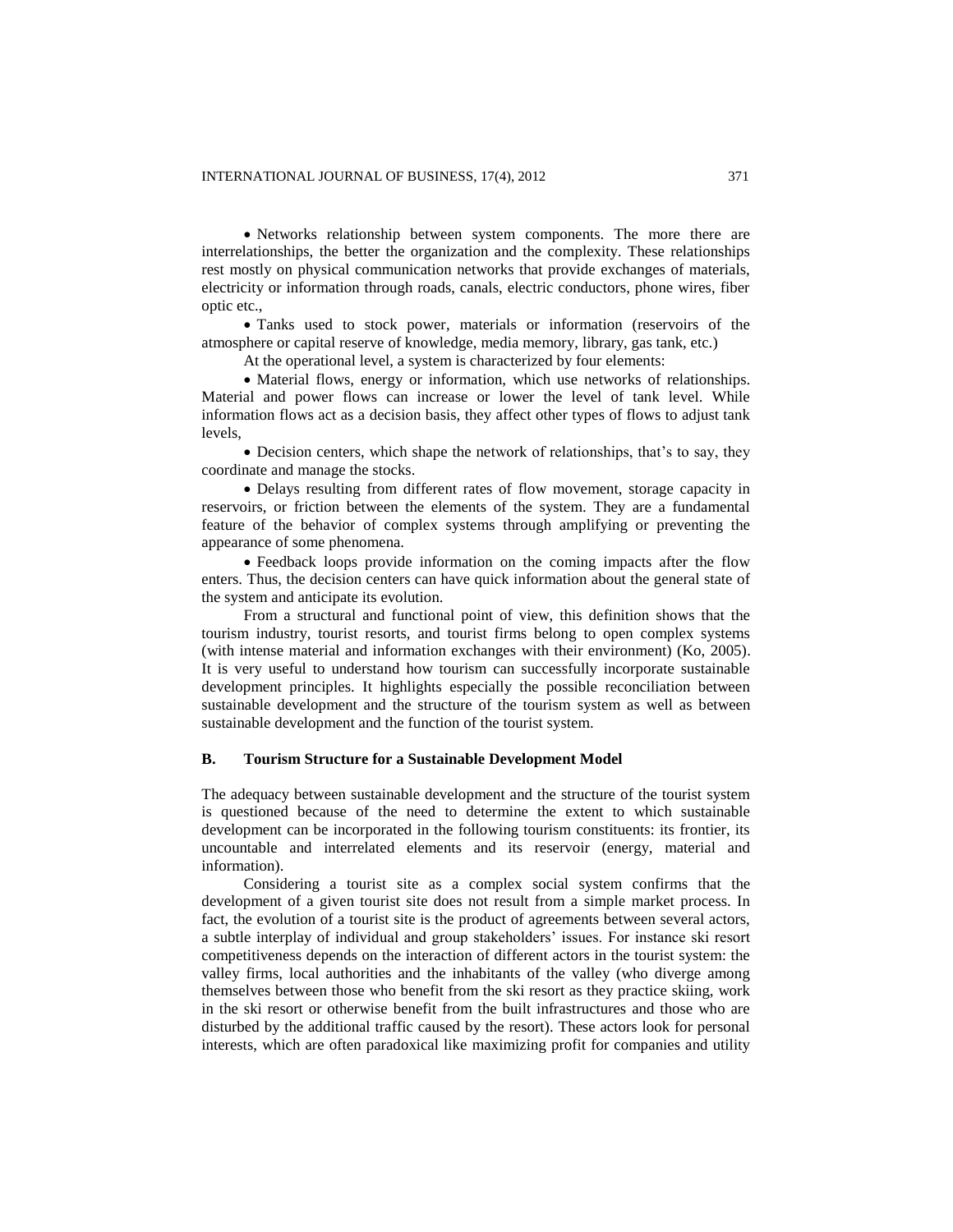for the inhabitants and the decrease in unemployment rates for local authorities. In addition, tourism has variable impacts depending on the actors. Indeed, the tax increase for investment in the ski resort and its development will probably be perceived of differently by an employee working in the ski resort and a company that tries to flourish thanks to its tourist activities, and a retired resident.

Reflections on sustainable development should be internal and in cooperating with the whole group of actors too. They can be represented by the tourist agencies, hosting providers, carriers, restaurateurs, and even residents, customers, consumer organizations, legislative and political bodies, certification groups, local communities and companies.

For instance, before the transition to 2000, Accor hotels developed an ecological approach relying on employer bodies and national and international public institutions (Guillon, 2004). The Accor project has been backed by the International Organization for Hotels and restaurants (700,000 hotels and restaurants in 150 countries), the United Nations Environmental Program, and the International Hotel Environment Initiative (including hotels and national professional associations). In addition, Accor has strived to closely meet the requirements of international legal authorities, while guaranteeing a legitimate approach by creating an Eco label that is applicable to the hotel business.

Beyond the identification of the components within the system that can contribute to sustainable development for tourism, particularly the system's actors (whether physical or legal element), understanding the functioning and evolution of a system depends mainly on the kind of relation between actors.

### **C. Sustainable Development and Tourist System Function**

Questioning the very adequacy of the principles of sustainable development and the function of the tourism system is to find the extent to which sustainable development can be integrated in the functioning of the following elements in the tourist system: inventory flows from the reservoir (of energy, materials, or information), decision centers that manage the flows and stocks, the temporary organization of flows and decisions, and feedback loops.

#### **1. The relationship between the actors of the tourist system**

We will explore the relationships between the main actors of the tourist system: the organization resulting from the tourist activity, service providers, potential customers, government agencies and organizations of tourism improvement, local governments and the State. The clarification of these relationships helps in understanding how and why actors whose composition is so varied manage to keep highly organized at a global level.

# **2. The organization conditions the tourist activity**

Within a sustainable approach to tourism, it is of crucial importance to mobilize all actors and, thus, all the resources and skills of tourism. The first actor is the organization which is responsible for tourism. Controlling skills and resources is fundamental. Internally, sustainable development has to be cross-integrated. It affects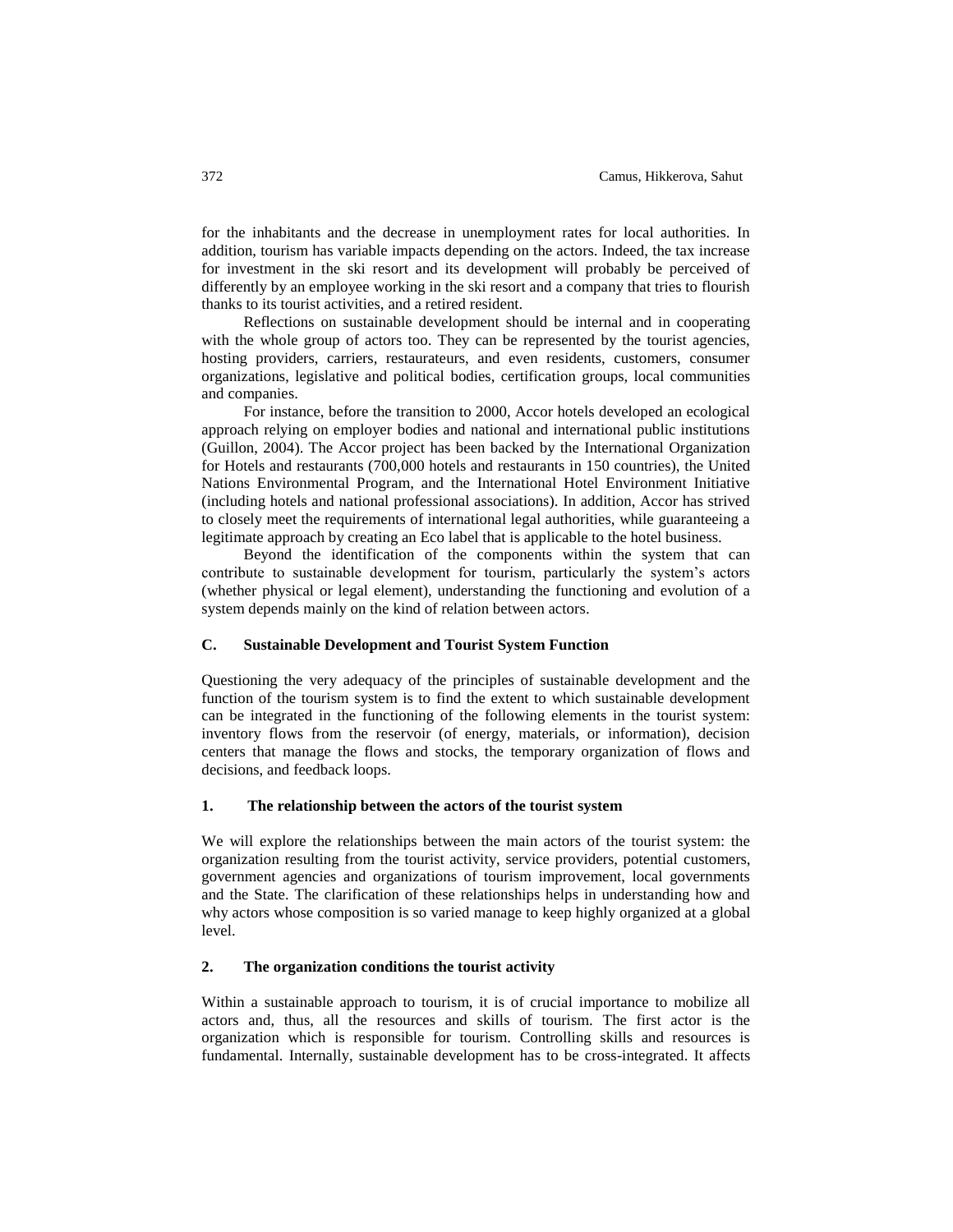all business functions insofar as it concerns the various offerings of the company, from their production to their consumption. In 1994, the Environmental Manager function was founded within Accor and in 1995, the Environment Department was created and it worked with 50 international correspond (Guillon, 2004).

# **3. Service providers**

The relationships between service providers are crucial because they determine the set of services offered to customers. A tourist site can be evaluated in terms of its attractiveness and this is through the level of cooperation between different providers. Indeed, beyond the competition between firms, this competitiveness is determined by the tourist site on which firms are settled and the service package offered to meet customer expectations. In a ski resort, customers do not only seek easy access, but also the housing quality and the ski area, catering and entertainment services, facilities for children (for example, ski school) and sports (like ice rink and swimming pool).

Service providers in tourism are of widely varying types and sizes. Tour operators, transportation companies (air, sea, land) as well as hotel, restaurants and entertainment chains are global (Thomas Cook, Air France, Accor, Disneyland). However, most providers are SMEs especially in local transport, accommodation, catering and entertainment of tourists. Therefore, while their size does not necessarily require a high degree of cooperation with other providers, major groups have realized the importance of cooperation even with the smallest providers. Large companies can offer a global service (i.e. accommodation, catering, entertainment, sports, etc.), but they need other providers to enhance their promotion, meet specific needs and provide troubleshooting.

## **4. Relationships with present and potential customers**

Whether small or large, tourist companies seek to maintain close relations with customers basically for strategic reasons. The literature, actually, shows that customer orientation positively influences the firm's profitability (Bitner, 1990; Goodale et al., 1997). Customer orientation of service is primarily aimed at customer satisfaction while maintaining the firm's profitability. This satisfaction is based mainly on the perceived service quality and any possible deviation from the expected quality. The degree of customers' satisfaction is not easily evaluated because, on the one hand, it depends on the intrinsic quality of individual and comprehensive services<sup>8</sup>. On the other hand, it relies on the social bond that results from the contacts with service providers. In fact relations between tourists and service providers guide the representations of tourism and mutual practices, especially in terms of loyalty. In such a way, to create added value for travelers, new types of firms are emerging and they act as search engines to orient tourists to find flights according to their environmental impact (cf. carbonfriendly flights). Furthermore, establishing social links can create a special attachment to a given service provider or a tourist site and keep customers more effectively than any generous loyalty program (Bodur and Grohmann, 2005).

# **5. Public organizations for tourism promotion**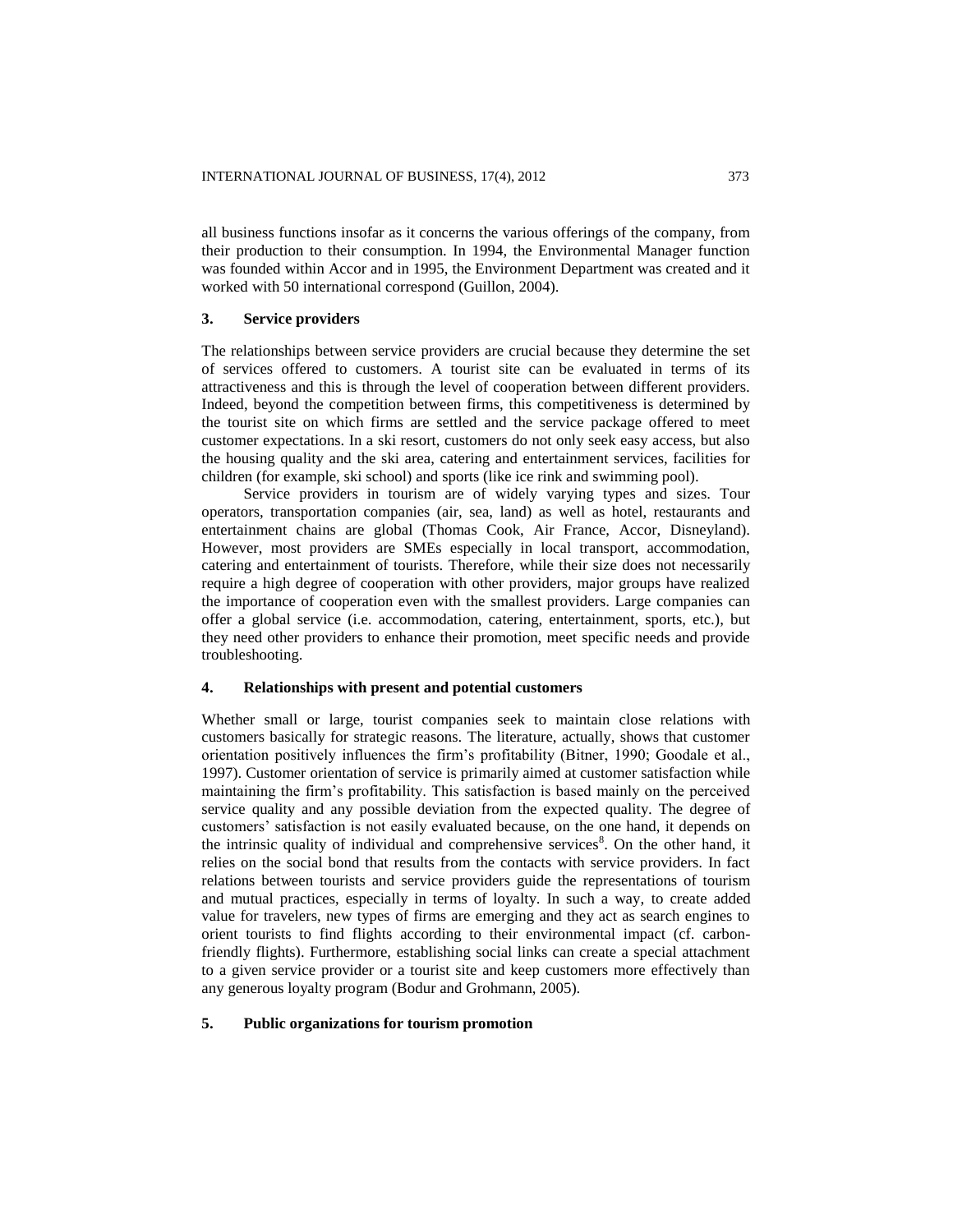In a tourist site, these entities organize the vertical regulation system (the sector) seeking to promote the site. This requires some coordination between actors and especially between service providers and local authorities on the one hand; on the other hand, between service providers themselves. For example, many tourist offices offer on their websites many types of accommodation for the same site as a supermarket shelf.

#### **6. Local communities**

Local communities have two targets with which they communicate on the basis of their territorial jurisdiction: citizens and companies. As citizens elect representatives of these communities, the elected representatives should rather focus on the needs of citizens; however, the fulfillment of these objectives depends on the economic development of regions. Therefore, they are more committed in there relation to local firms. Communities do provide the inhabitants with grants in order to make possible their access to cultural facilities, entertainment and sports as well as to finance and help tourist firms in their local development program. They also provide a local regulation within their area of jurisdiction.

# **7. The state**

Given its missions, the state has two types of relationship. First in a relationship with local communities where it intervenes to support local economic programs, particularly in financing a project which enhances the attractiveness of a given site (providing attractions, monuments restoration, assistance to establish businesses etc), or building infrastructure. Second, the state is related to all elements of the system as it implements the policy of regional planning and environment protection. Most importantly, it regulates the system by law enforcement and the development of proposals for legislation, and then voted by the Parliament and the Senate.

# **8. Learning sustainable development and its feedback loops**

Both learning and feedback loops are crucial elements of complex system that we are explaining for the tourist system.

#### **9. Learning**

Sustainable development is such complex a system that it requires learning and therefore knowledge transfer. Tourist companies can rely on their previous mistakes in conveying the best steps to undertake in sustainable development. They can also abide by the instructions of decision-makers. For instance, Accor reports that it is not only implementing the recommendations of the Global Code of Ethics to Tourism that is applied by the World Tourism Organization, but it is also contributing to the development of the Ethics Charter of Tourism in France (Guillon, 2004). Sharing knowledge is a fundamental practice in the systemic organization of sustainable tourism. Participants' training in the process of sustainable development is essential. It must include the characteristics of each business, industry, corporate culture and local tradition.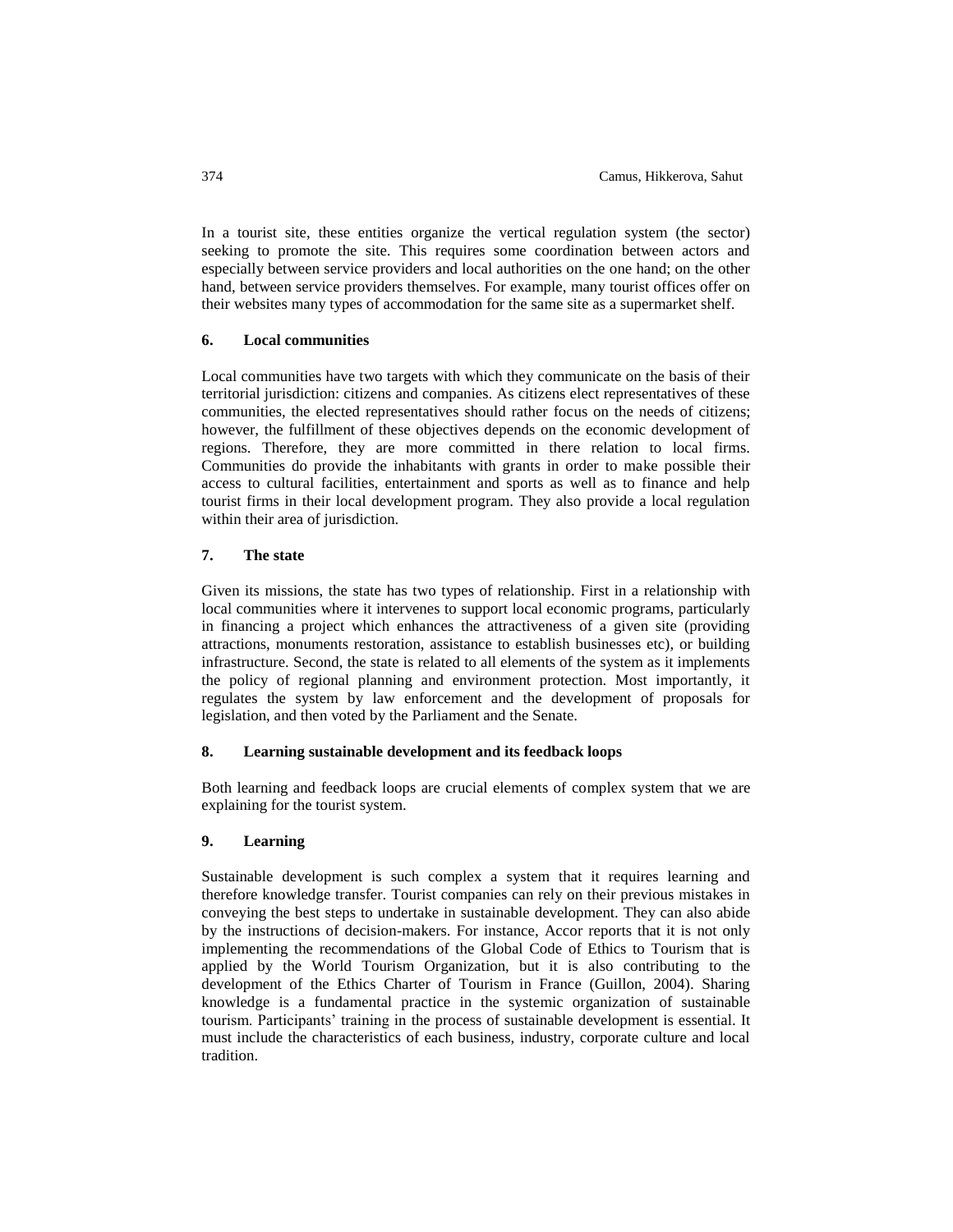Learning disseminates information. Marketing communication is of a crucial importance and it tries to be legitimate in the eyes of tourists. Sustainable developmentoriented communication and activities make it possible to strengthen the minks between the tourist firm and the customer who expects environmental action and to improve its image with its customers and its employees. In order to ensure their authentic character, communication experts must check that the media and media communications are persuasive and not counter-productive. Media persuasion is very important because it encourages tourists to optimize their use of transport and energy costs, to waive certain destinations or offers, despite the attractive prices and services, to be socially committed, to consider the environment. In this respect, since 1998, the European Charter for Sustainable Tourism has aimed especially at educating tourists to environmental protection.

# **10. Feedback loops analysis**

Tourism can be considered in its systemic dimension to examine the feedback effects. We can consider the case of a sub-system related to a road to a ski resort to show the feedback inherent in any complex system. We observe that in order to develop a ski resort, road infrastructure should be improved. The easier the access, the heavier the traffic and the population. Nonetheless, improving the access and road infrastructure



**Figure 1** Examples of retroactive effects over a ski resort population density

together with a nice weather can lead to travelers' resentfulness to approach the ski resort given the crowded roads leading to the ski resort (passers-by affluence decreases once there are signs of heavy traffic) and prematurely wearing out the road infrastructure, and hence, the importance of systematically and nonlinearly examining tourism activity.

Feedback loops can also control and evaluate the impact of tourist practices and sustainable activities on the economic, social and environmental development. Measures have to be done on the short, median and long term. These measures often require the involvement of partners (suppliers, customers, local actors, etc.). The indicators required to monitor the effectiveness of measures used in sustainable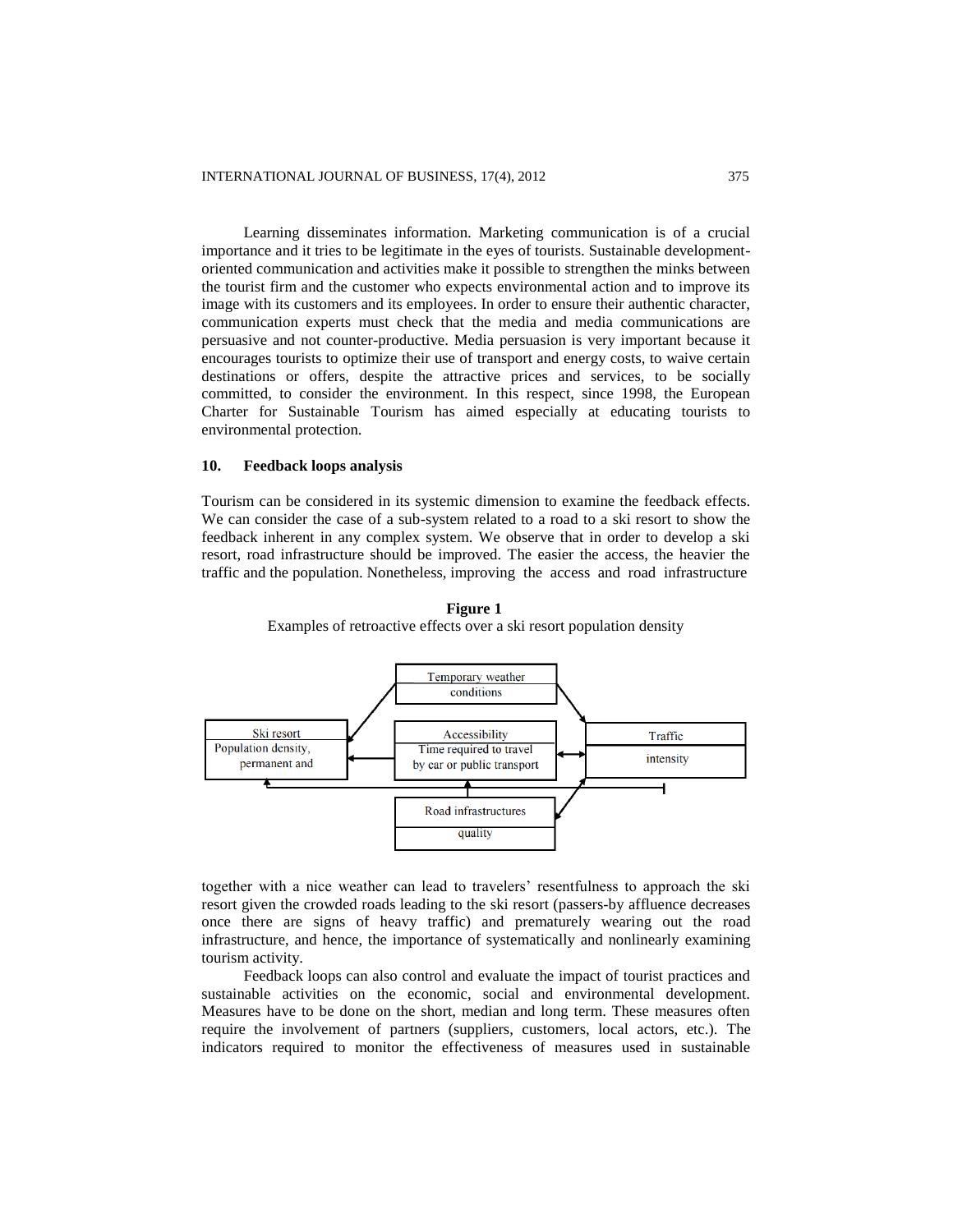development include the level of CO2 emissions and environmental footprint. Although the calculation methods are sometimes criticized, their evolution results in a tendency on the impacts of tourism. Given the results of audit on activities, some preventive or regulatory measures have to be taken.

Finally, sustainable tourism is made up of interconnected subsystems likely to act together so as to preserve the present and the future generations: the transport subsystem (a source of pollution and noise pollution, so a deterioration of the social and environmental capital), the infrastructure subsystem that is catering for the tourist activity (also a means of damaging the social and the ecological capital), the subsystem uniting the actors of the tourist activity (including members of the social and economic capital), and the natural subsystem that involves the reservoir (environmental capital which is subject to the strains of the other subsystems) (Figure 2).

The systemic presentation of sustainable tourism initiatives shows that individual participation in social and ecological tourism, results from registering quickly in a complex but synergetic system. For instance, the Organization 1901 Tourism for Development (TFD) was created by an Egyptian ship owner, Mustapha El Gendy who was eager to develop ethics in tourism practices. When a trip is stamped TFD, this means that the hosting hotel allocates a dollar a night for the purpose of backing a local development project held near the tourist site. However, such an individual initiative cannot develop without taking into account the various actors of sustainable development. Thanks to TFD partnership with Fnac Travels, the former succeeded in publishing a catalogue of services that suits its commitment. Being connected to such Non Governmental Organizations (NGOs) as Care and Enda Tiers Monde, TFD has



**Figure 2** Systemic presentation of sustainable tourism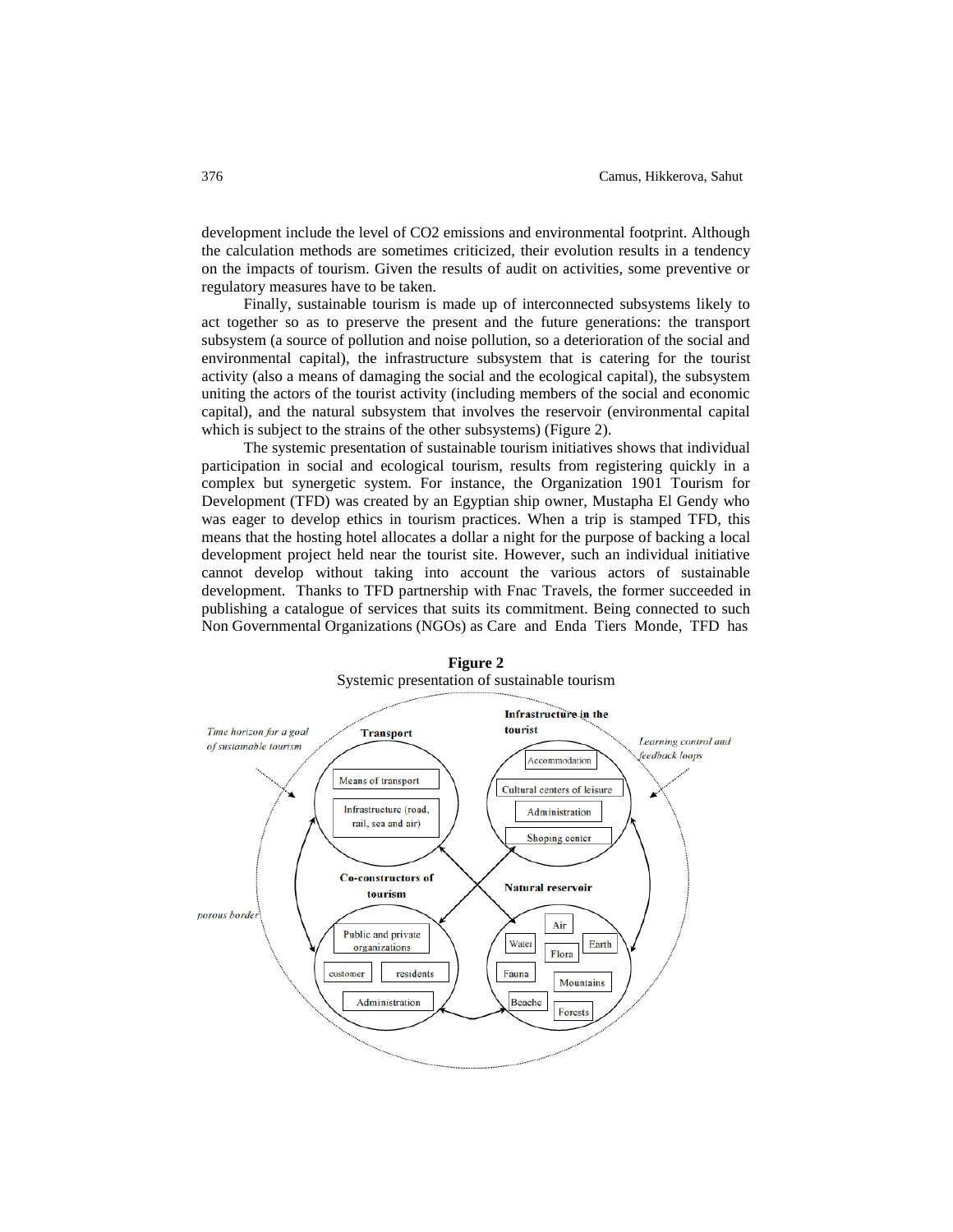benefited many under-developed populations. In addition, TFD network of travelers (Voyageurs du Monde or World Travelers, Sand Roads, Fnac Travels, etc.) has widely increased the number of recipients who benefited from its label.

## **III. CONCLUSION**

Economic issues of tourism imply that all actors have to limit their expansion, including countries, tourist companies, current or potential customers, tourism employees, etc.). Applying sustainable development in tourism requires a reevaluation of tourism by all stakeholders who should identify "another sort of tourism", namely slower and milder (Castellani and Sala, 2010).

We have pointed that systemic analysis resulted in a better understanding of tourism complex social systems and thinking about long-term innovative and sustainable solutions pertaining to sustainable development. It also shows that a sustainable tourism initiative can be part of a virtuous circle, as a result to learning and feedback loops. For instance such a travel agency as La Route de Sens (founded in 1997) permits tourists to go on travels that are beneficial to sustainable development (25% of the travel price is devoted to hosting populations) and depending on the tourists' wishes, to contribute actively to helpful programs for local populations during their stay, like contributing to local development projects, technical, economic and logistical support, to participate after their travel in different events held by the organization, and to be benevolent to communicate in schools and other institutions on travelers' responsible behavior. Reconciling between sustainable development and tourism is, therefore, possible providing that economic actors strive to take into account the complexity of the system to which tourism belongs.

# **ENDNOTES**

- 1. In 2009, tourism accounted for 6.4% of GDP in France, more than 900,000 salaried jobs and balance in foreign trade estimated at  $E$ 7.8 billion (source: [http://www.senat.fr/rap/r10-684/r10-6846.html\)](http://www.senat.fr/rap/r10-684/r10-6846.html).
- 2. [http://www.rfi.fr/actufr/articles/073/article\\_41389.asp](http://www.rfi.fr/actufr/articles/073/article_41389.asp)
- 3. [http://www.tourmag.com/Taxe-CO2-les-clients-de-Voyageurs-du-Monde-n-ont](http://www.tourmag.com/Taxe-CO2-les-clients-de-Voyageurs-du-Monde-n-ont-plus-le-choix_a25535.html)[plus-le-choix\\_a25535.html](http://www.tourmag.com/Taxe-CO2-les-clients-de-Voyageurs-du-Monde-n-ont-plus-le-choix_a25535.html)
- 4. [http://www.consoglobe.com/ac-environnement-biodiversite\\_1990\\_vegas-royaume](http://www.consoglobe.com/ac-environnement-biodiversite_1990_vegas-royaume-gabegie-fait.html)[gabegie-fait.html](http://www.consoglobe.com/ac-environnement-biodiversite_1990_vegas-royaume-gabegie-fait.html)
- 5. [http://green.thefuntimesguide.com/2007/04/las\\_vegas\\_energy\\_use.php](http://green.thefuntimesguide.com/2007/04/las_vegas_energy_use.php)
- 6. ISF : solidarity tax on wealth in France
- 7. [http://europa.eu/legislation\\_summaries/environment/sustainable\\_development/g24](http://europa.eu/legislation_summaries/environment/sustainable_development/g24229_fr.htm) [229\\_fr.htm](http://europa.eu/legislation_summaries/environment/sustainable_development/g24229_fr.htm)
- 8. The failure of an actor of a service providing group of a travel has often an impact on the perceived quality of individual services even if they are not linked to each other. For instance, delaying a flight or luggage loss may have a negative effect on the overall satisfaction of a traveler as well as that related to his stay in a hotel while the latter has no responsibility for the transport quality.